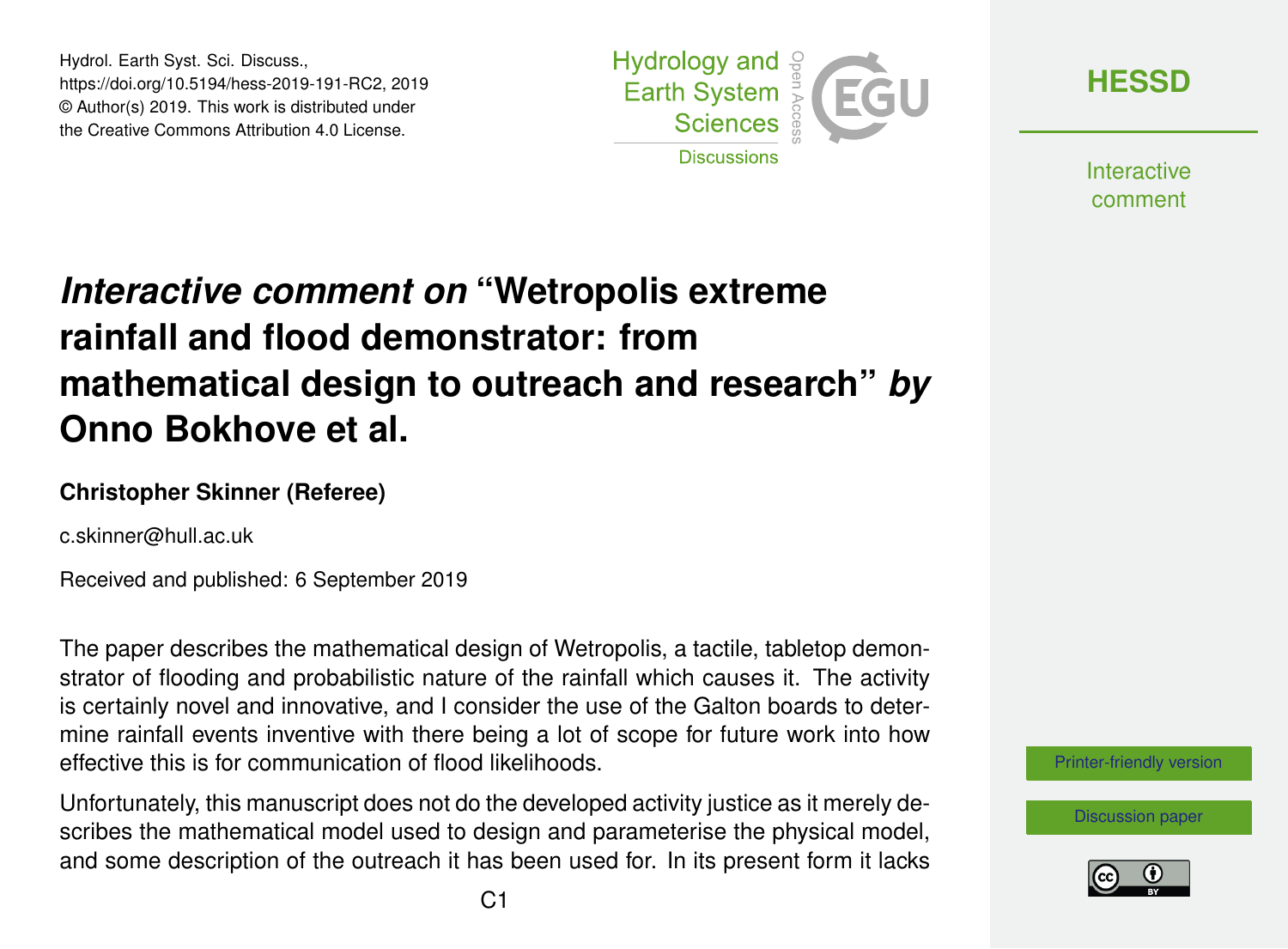a clear research question. It is not that I don't think that either of these elements are publishable, but both need significant development to get to that stage and most likely as two separate manuscripts.

For the mathematical model, more needs to be said about how it compared to the physical model once built – how well did the maths compare to observations from Wetropolis? How does the mathematical model compare to other numerical codes of hydraulics? More guidance needs to be provided by the authors into how it can be used to advance hydrological and hydraulic modelling. As it reads at the moment I cannot see what the interest in this mathematical model would be or how anyone would utilise it.

For the outreach, there needs to be much more detail into the design choices – why was a tabletop demonstration chosen, especially when the mathematical model would lend itself to a cheaper and easier to produce numerical demonstration? What were the inspirations for the design? The design of the activity needs to be positioned within a theoretical framework for public engagement, including a relevant review of the literature.

I have no doubt that Wetropolis is a successful outreach activity, and that it is effective at achieving its aims, however, the manuscript lacks evidence for this beyond a list of events attended and some anecdotal comments. For example, on Page 21, Lines 27-29 the authors state "In particular, Wetropolis aids in raising awareness of the probabilistic character and randomness of rainfall and flooding events, also in connection with the difficulties in predicting some of these extreme events." without demonstrating how they have come to this conclusion - for example, was this through interviews or questionnaires with those partaking in the activity? The sources cited to support a further point on Line 30 also do not provide this evidence and are news articles describing that the events happened.

My recommendation for a redevelopment manuscript would be  $\hat{a}$ Å $\hat{c}$  Clearly define the

**[HESSD](https://www.hydrol-earth-syst-sci-discuss.net/)**

Interactive comment

[Printer-friendly version](https://www.hydrol-earth-syst-sci-discuss.net/hess-2019-191/hess-2019-191-RC2-print.pdf)

[Discussion paper](https://www.hydrol-earth-syst-sci-discuss.net/hess-2019-191)